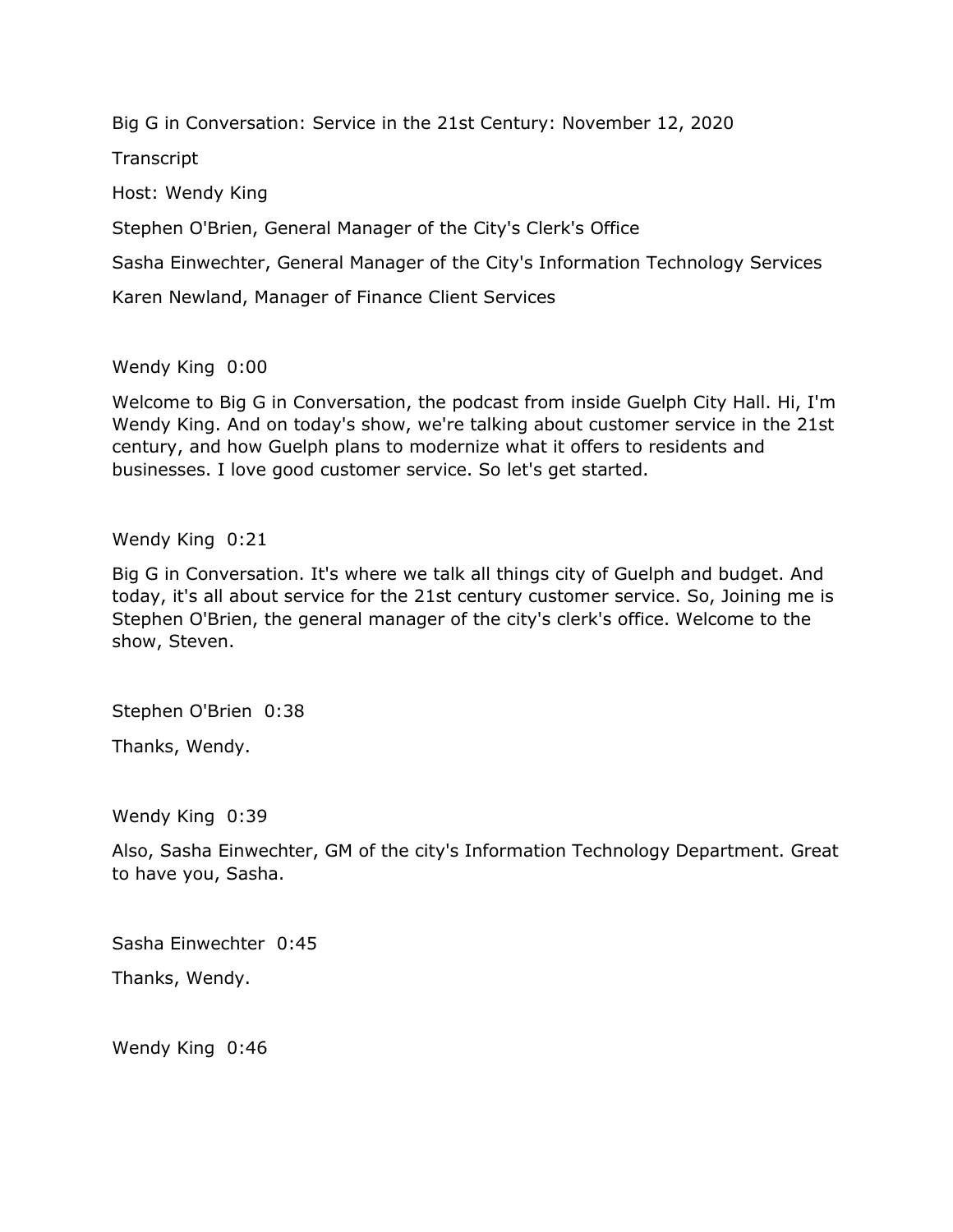And a big part of the podcast is how we all these great city initiatives related to budget, so please welcome Karen Newland, who is the manager of finance Client Services.

Karen Newland 0:57

Thanks, Wendy.

Wendy King 0:58

So Stephen, you know, your customer service. And it's so important, I think even more so now than in the past. I don't know about you, but I expect really good customer service. So how does that actually react? I mean, we know what it's like at a store. We know what good customer service is as a restaurant. But what about for a city?

## Stephen O'Brien 1:23

Well, I think I think you're spot on. I think I think your your analogy that Wendy is is really on point in the sense that that people have customer service interactions through their daily lives. And that doesn't change for government, they come to government to access services, and they expect a level or a degree of customer service, that's probably the same and in some ways, probably even greater than they receive, you know, to your to your point at a at a restaurant, or if they're if they're elsewhere online. So I think I think that's very much, that's very much the case for everybody's perception of where they want to be with respect to customer service.

Wendy King 1:56

And Sasha, when we refer to modernizing, which I'm assuming we're talking about today, modernizing customer service, does that necessarily mean technology?

#### Sasha Einwechter 2:07

Well, some of its technology. In IT, we have a saying we talk about people process and technology and basically need all three to make something really happen. But really, what we're looking at is increasing our digital tools to really provide access to city services. And to be really honest, we know our systems aren't as advanced, as you see in other levels of government or even in the private sector. And especially when we look at what you can do from your home. So we've seen a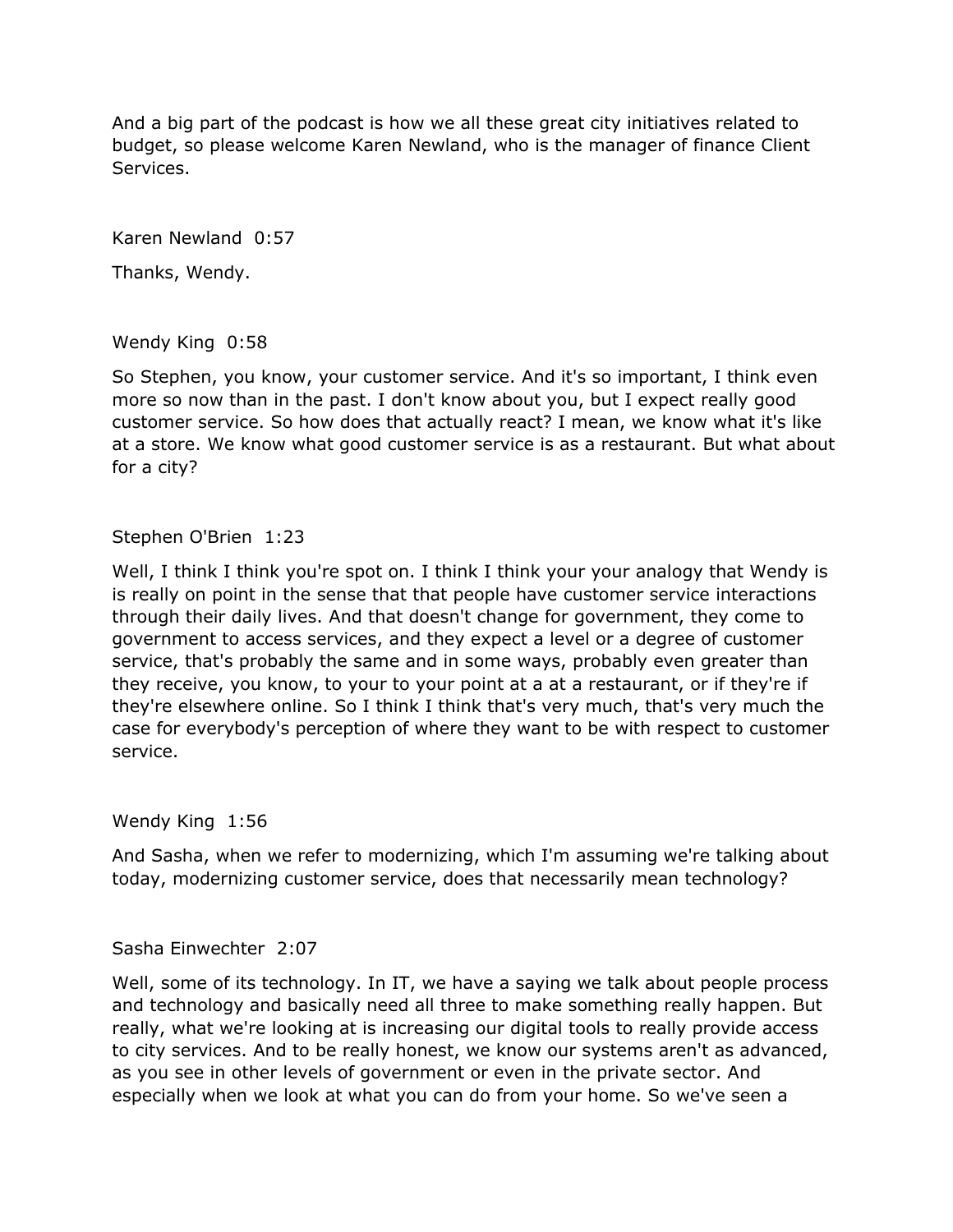through this pandemic, an increase of digital services used by people, we are now ordering our meals through our cell phones, and we're looking to do the same with the government services.

Wendy King 2:51

And Stephen just for an overview, where would you say the city is in terms of its customer service?

#### Stephen O'Brien 2:58

Yeah, I mean, I think I think, you know, I'll use I'll use another analogy, or people think of the term modernization and government and they may not be in the same sentence, they may not be akin people might not sort of link those two things. But Guelph is a place that is that is, I believe, seem to be as innovative and progressive. It's a place where, where people enjoy, you know, doing doing business and living in a place that's innovative and progressive in that regard. And so, in that same way, we we are sort of pushing that envelope of modernization and innovation at the government service level and in through the services we deliver to the community. And so, yeah, we're pushing that envelope, and we're trying to make we're trying to we're trying to be better to do better at customer service. And so that's, that's certainly a goal for Sasha myself, but really, you know, all city staff across all departments.

# Wendy King 3:50

And obviously, none of this happens overnight. I'm sure you've been planning all this stuff for a long, long time. But Karen, how does it impact budget planning?

# Karen Newland 4:01

So, with all of our projects council uses the budget set the pace of when we implement new services, processes or projects like this one. In the budget we're about to present to Council on November 17, the investment to improve and modernize how we deliver service to our customers is included in the budget under digital tools and advanced technology. And we're really happy to be able to be moving these projects forward and modernizing the city.

Wendy King 4:30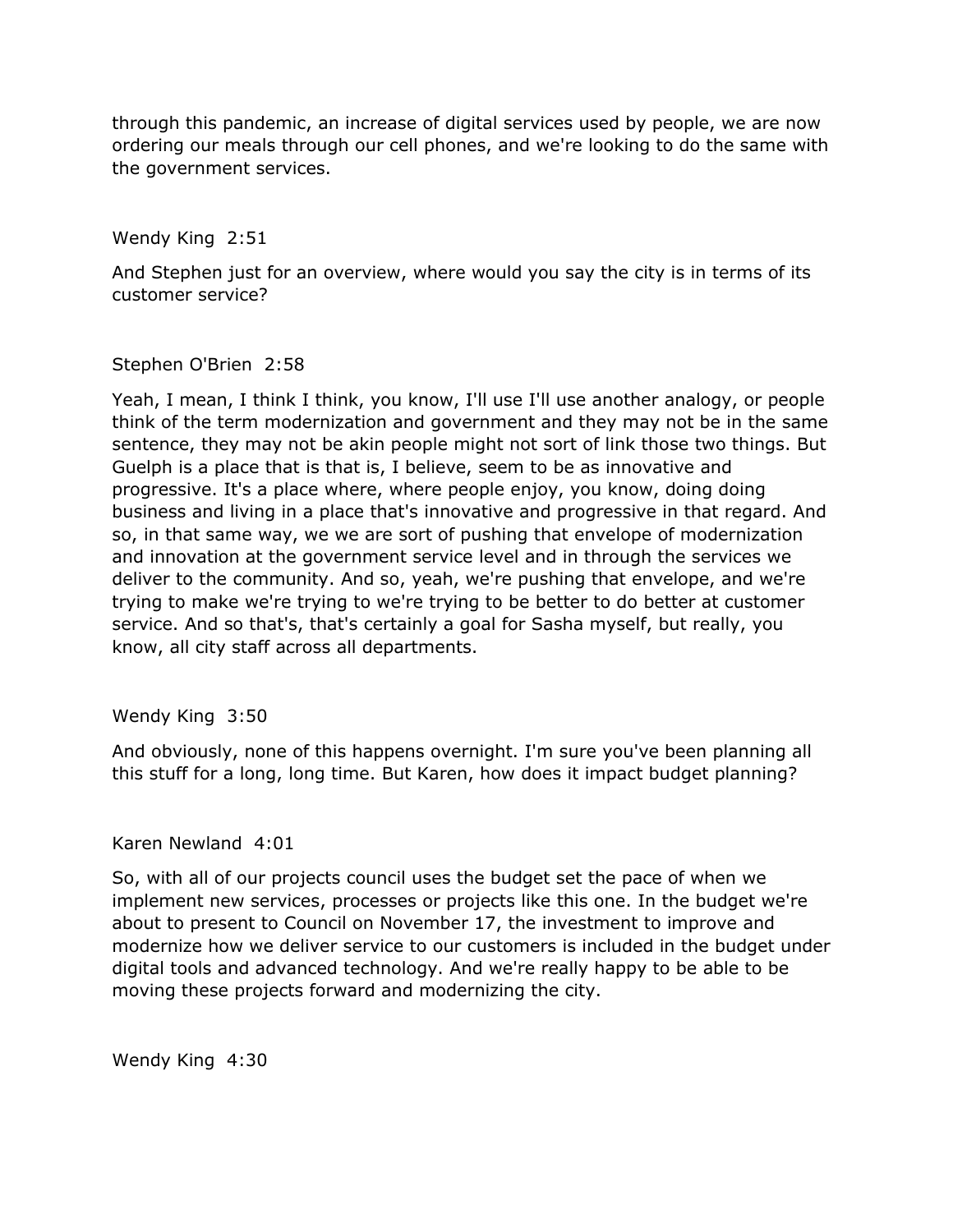So I know the city has its Community Plan and strategic plan in place. And we've talked in earlier podcasts about how budget items align with strategic priorities. So what new customer service initiatives are you looking at? And how do those kind of line up with what you have planned?

### Stephen O'Brien 4:49

Maybe I'll jump in Wendy. We have we have what I think are some some pretty innovative and interesting changes that we hope will certainly make it easier for people to access services. Some of these initiatives are underway. Some of them are yet to yet to come online and will be advanced as funding and resources become available. You know, a big concept. And, you know, Sasha alluded to it, but is the idea of online self service, people want to be able to go online to access services on their own at their own time, they might want to do it later in the evening after kids are in bed, or whatever their life situation permits.

## Stephen O'Brien 5:26

And one example I can give you is property taxes, you know, we'd love to have the ability for for individuals to look up property tax information online, you can't do that right now you can't look at your your tax file online. So that's an example of something that we'd like to fix. And ideally, new property tax billing software will come online, and will allow property owners, both residential and commercial, to view their bill, and do things online. And that might not seem incredibly innovative. Because, again, I come back to what I said earlier, you've got folks that are doing this in other areas of their life, they're looking at their banking information online, they should be able to do the same thing with respect to property taxes. And so, you know, in some ways, we're catching up. And in a lot of ways, it's actually leading edge and innovative in our sector. There's not many places where you can do that, and many communities where you can do that.

#### Wendy King 6:16

Yeah, I love what you said about any hour in any day, because I think some of us are still kind of stuck in that nine to five, you know, in our head, it's got Oh, can't call City Hall, you know, unless it's Monday to Friday, between certain hours, whereas that's really not true anymore. For anything, right.

#### Stephen O'Brien 6:32

Yeah. And I think there's a lot of people in that in that sort of same boat that are that are that experienced that, you know, we've got other enhancements that are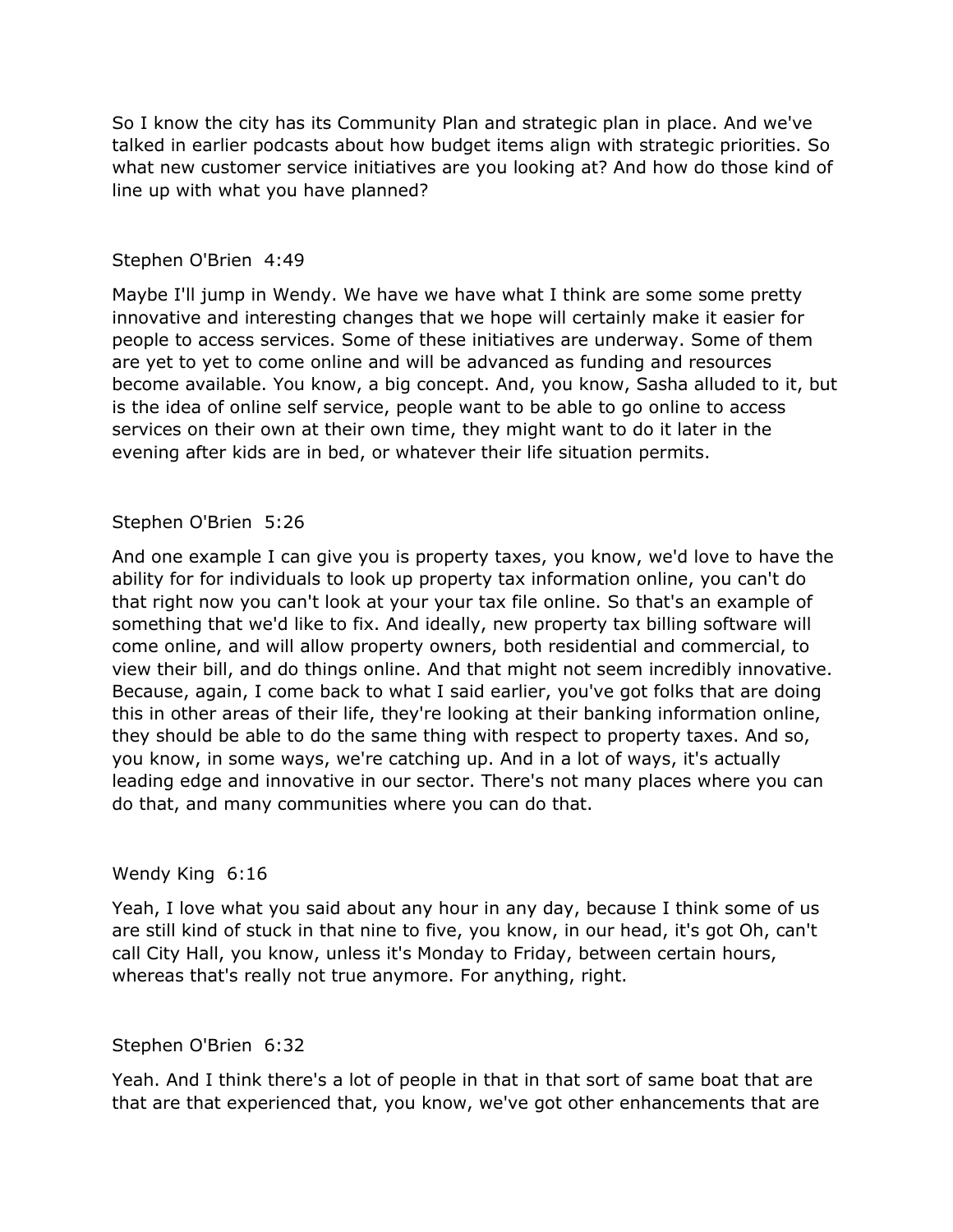coming, appointment bookings, lots of people come to city hall for various number of things. And sometimes you have to come to city hall to access a service, it's just the nature of the beast, you need to have a document that has to be signed or commissioned, for example. And so there is a need to be at City Hall. And and I think COVID has forced us to also think about service enhancements, and an example I can use as appointment booking software and solutions. So, to manage the flow of traffic to City Hall, we're going to be standing up and bringing online and appointment booking system so that people can can sign up for a time slot to come in for things like marriage license, I mentioned, you know, having documents formerly commission. So we're all we're sort of being cognizant and aware of public health guidelines. But we're also enhancing that service because you could be after hours not have to be on the phone to wait to book a time you can use your device, find a time in the next day or two that works for your schedule, book that time and know that we'll be ready and waiting and happy to serve you when you arrive.

## Wendy King 7:45

I'm not sure who to direct this to but just jump in. You know, we're not all super tech savvy speaking for myself. So can you are you going to help people? I mean, is it really so easy? We're just going to be able to figure it out? Or, you know, as the transition happens, will you be assisting people?

# Sasha Einwechter 8:02

As all jump in here? Yeah, not everyone has the same level of technology expertise. No. And not everyone has the same level of technology comfort. So we'd like to ease into things. So definitely, it'll be available. And if you are comfortable, you can dive right in and just start using. However, if you're not, there's gonna be some tools, whether that be a video that we post online, that walks you through the steps. And in some cases, that what we've done successfully in the past is we have people in line or as you're queued up, showing you what the digital experience could be like. So in no way does in opening up a digital channel, close our other service channels. But it's just another option. And we want to make sure that people feel comfortable. So there is always an option to gain assistance on how to use that, that service and how to use that digital channel more effectively.

#### Stephen O'Brien 9:00

Even just to get just to build on exactly what Sasha said it comes down to a couple things is people are expecting more channels to be able to access services. So we've all been to websites where the little chat window pops out that you know those kind of levels of service are things that we are contemplating were looking at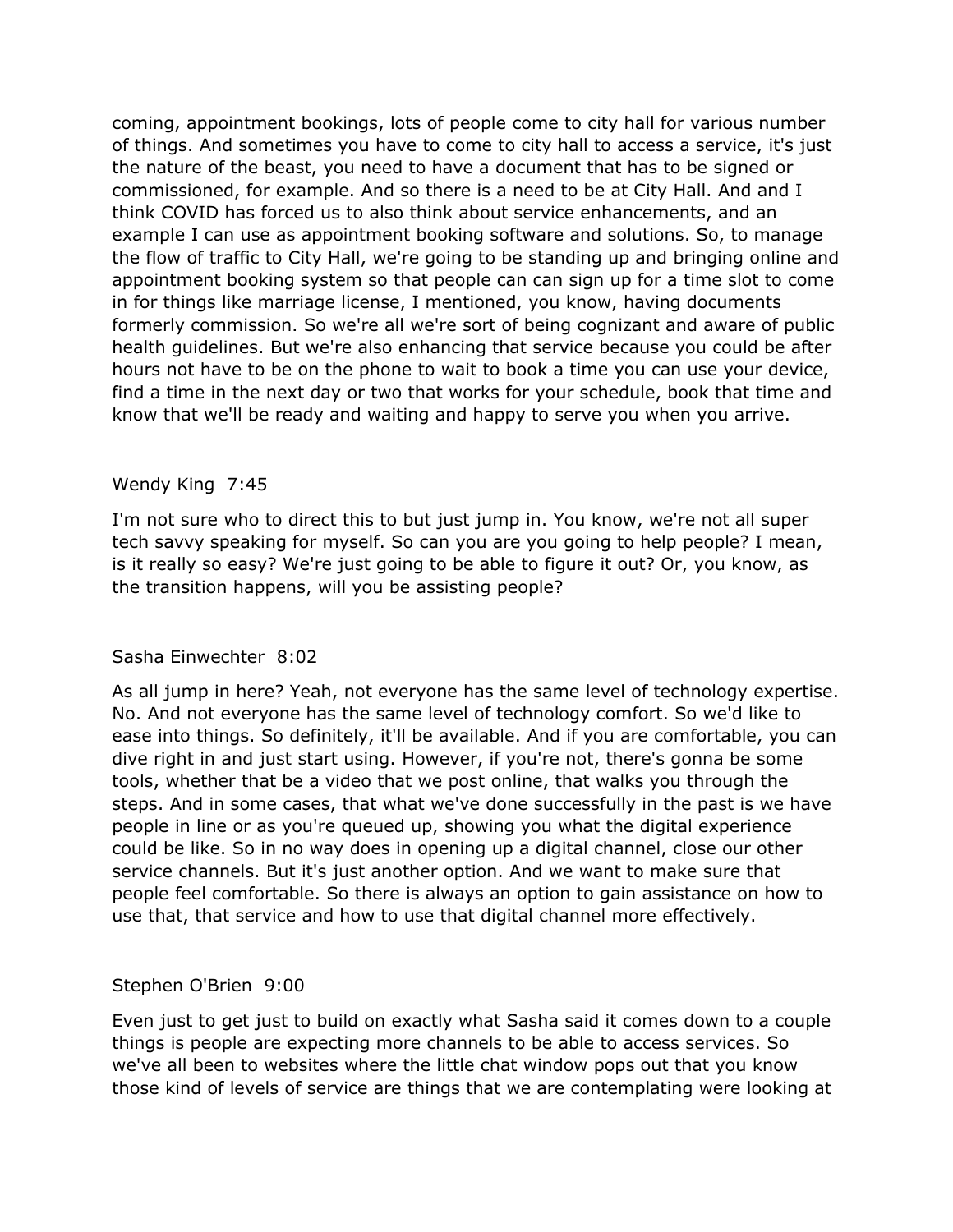we are considering it doesn't mean we we cut the phone cord and not have a phone line system available as well. It's just another channel through which people can can access it. And I think most importantly, those folks that are digitally savvy can pick things up fairly quickly. But the reality too is we've got we've got to be able to make sure the services we deliver that are digital are very intuitive and easy for people to pick up and use on their own. And so that you I'm sure we'll get to it, but concepts of user design and user centric design thinking in that way is really important as well for us.

#### Wendy King 9:48

I thought it was interesting when you said like some of the stuff that you would be implementing. It seems so obvious to us now. So my question is, why hasn't some of this already been done?

Stephen O'Brien 10:00

I can Yeah, go ahead, Sasha.

Sasha Einwechter 10:02

All right, well, so I was gonna say some of it has. So it maybe hasn't been done on the grand scale that we're looking to embark in now. But we have some digital services that, you know, if I look at our waste collection app, our snowplow app, which hopefully we're not using too soon, but the we have those digital services, but they're not the whole breadth of the services that the city provides. So there are some out there, but I think there there are definitely more areas to explore. Steven, do you want to add anything there?

Stephen O'Brien 10:37

Yeah, I mean, I would say, you know, we were thinking about how COVID has played a role in kind of speeding things up and moving these these these sort of things along. You know, there's, there's that sort of saying that necessity is the mother of invention. So Sasha is quite right, we have a lot of these things that we're we've already been thinking about, we've already been contemplating. But in a lot of ways, we've been sort of thrust into it. Because of COVID. It's not all because of COVID. But again, I come back to that necessity is a mother invention. You know, one area that's really close to me, and folks might not think of it as sort of customer service or a kin to customer service and the way they normally think about things. But we have an obligation to deliver the ability for residents to see and understand and, and know that their democracy at the local level is working.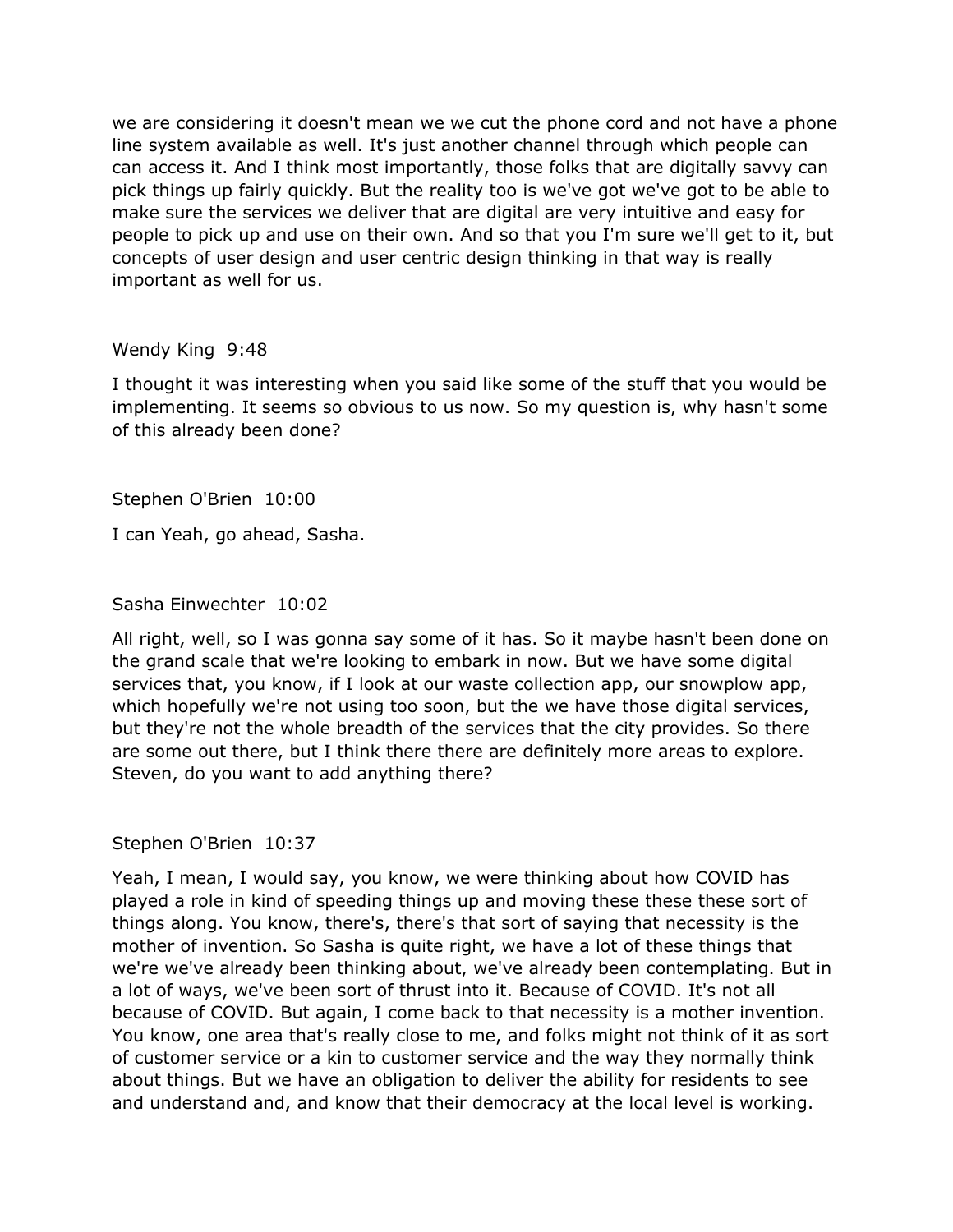And the way we do that is, is making council meetings accessible and visible and apparent to people, pre COVID, you would come in, you could watch a meeting, the doors were open at City Hall, anybody could walk in, quite frankly, the most open level of government, I think in in, in Canada is the municipal level, we've changed that we've had to go digital. And so those virtual meetings that we now have, I'm really proud to say that, you know, it's a really strong demonstration of us being innovative. We were one of the first municipalities to host virtual council meetings. And that's, that's a really neat example of digital customer service, where anyone in the world can watch meetings from anywhere they can be in their living room, they can be overseas, while maybe not overseas, nowadays, but they can, you know, they can do it at a time that's convenient for them.

#### Wendy King 12:12

Yeah, I think that's amazing. Because Don't we all just want convenience, right? You want to be able to do it at your convenience, obviously, which is exactly what you guys are trying to do. And I was curious, I mentioned about COVID I feel like myself, I have a list of things that I was kind of forced to do or learn during COVID. So it's actually kind of been a benefit. There has been, you know, a couple of things that have been good about this pandemic. And you do get more self sufficient, I think.

#### Stephen O'Brien 12:45

Yeah, for sure. I think you're spot on. Yeah.

# Wendy King 12:48

So all of these initiatives sound great. But like literally the work get done?

#### Sasha Einwechter 12:58

Well, I think it's, it's a collection of people at the city. I mean, it's easy to probably think, Well, you know, what, it's it's digital. That's technology. That's IT. Cool. But we know that it takes more than that. The technology piece, the solution piece is often, quite frankly, the easier piece there is that, as I say before kind of that people process and technology. So we have to change the way we do business. And we have to change the way we think about how we how we process and how we we serve our end customers, which in this case, are citizens. So I think it takes a few people. And Karen, do you want to jump?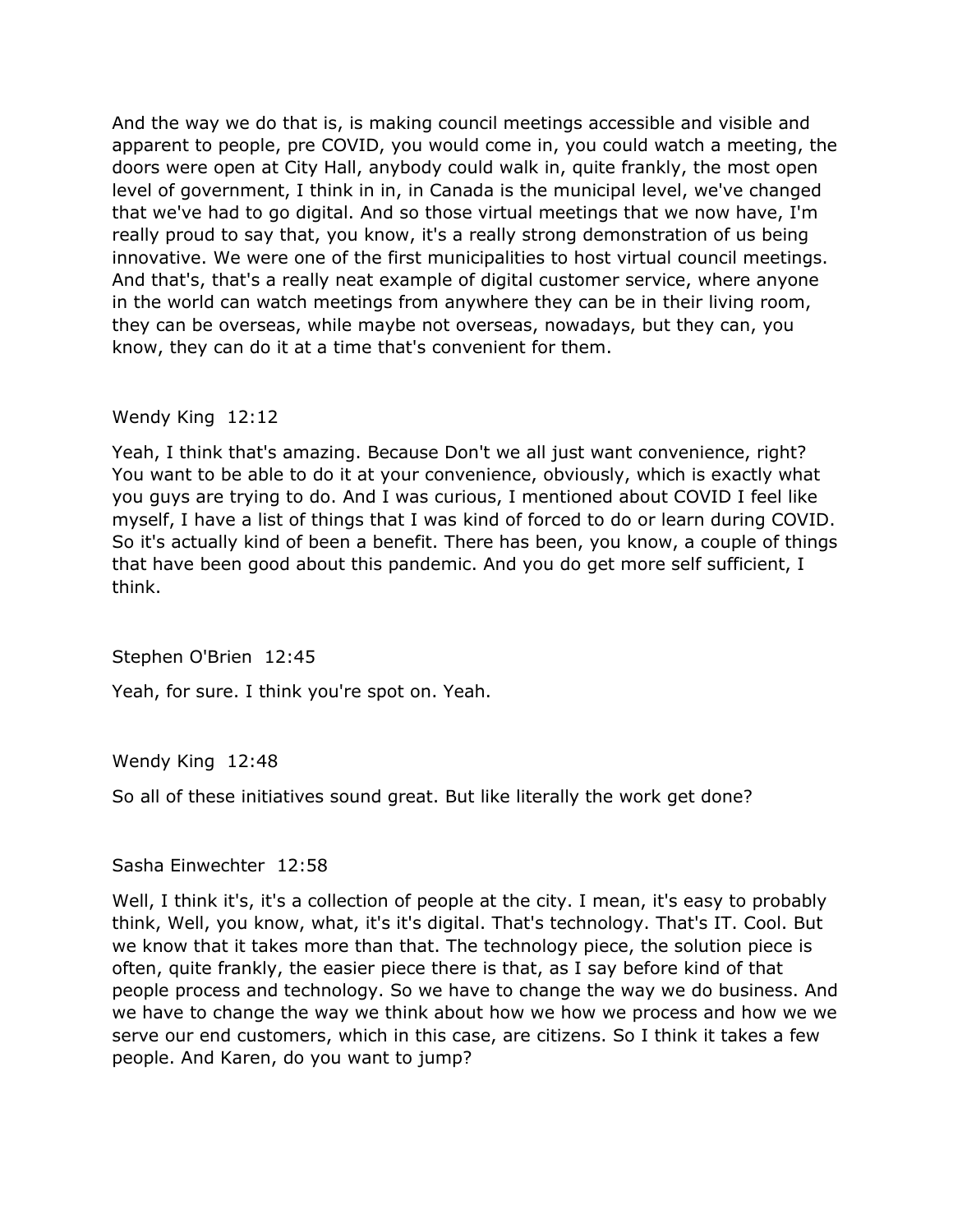#### Karen Newland 13:40

Yeah, I was just gonna say that. You know, even this year, our budget documents are going to be online and have a more online focus. In the past, we produced several budget documents, budget books that were printed. They were very, very large documents. And this year, we were moving the budget document online, we were starting to talk about it as early as January of this year before COVID. Hit that, how can we get the document online make it more interactive, more intuitive for the citizens to be able to see what the budget is and where the budget dollars are and what is included in the budget. And so we were working with communications, and IT to review how we can make this happen. And I'm really excited that the project has come together and tomorrow we will be releasing the budget. And all of the budget documents are on the website interactive. And there's tables that will be there for the people who like to look at things more in a table format. And then there's also some charts that are very intuitive to help people who are more visual to see what the budget being presented to the to them includes. So, there's no more paper. And we're supporting our green initiatives.

## Stephen O'Brien 15:03

And yeah, and I'm gonna jump on that. And that's a really good example of exactly what sort of Sasha was talking about, about people in process. So we're taking that approach and how we tackle ideas of modernizing service. In the case of Karen's example, the budget documentation, which can be very complex. And we're taking a page from other public sector organizations by forming a Guelph digital service. And so that digital Guelph digital service is really a collaboration or a group of colleagues from across various city departments in the organization to look at Big Picture problems.

#### Wendy King 15:37

Yeah, I'm glad you talked about that, cuz it was one of our first podcasts, we talked about how there were no more giant binders of paper, you know, this year. So it's very interesting how that's all shaped up. So Karen does going digital mean savings?

### Karen Newland 15:53

It doesn't necessarily mean savings. It could be that by going digital, we freed up time for other staff members to be doing other value added work. So by moving the property tax billing online, that you can go online and see your bill, that and staff aren't answering the phone calls, they're able to do other projects within the city that add extra value.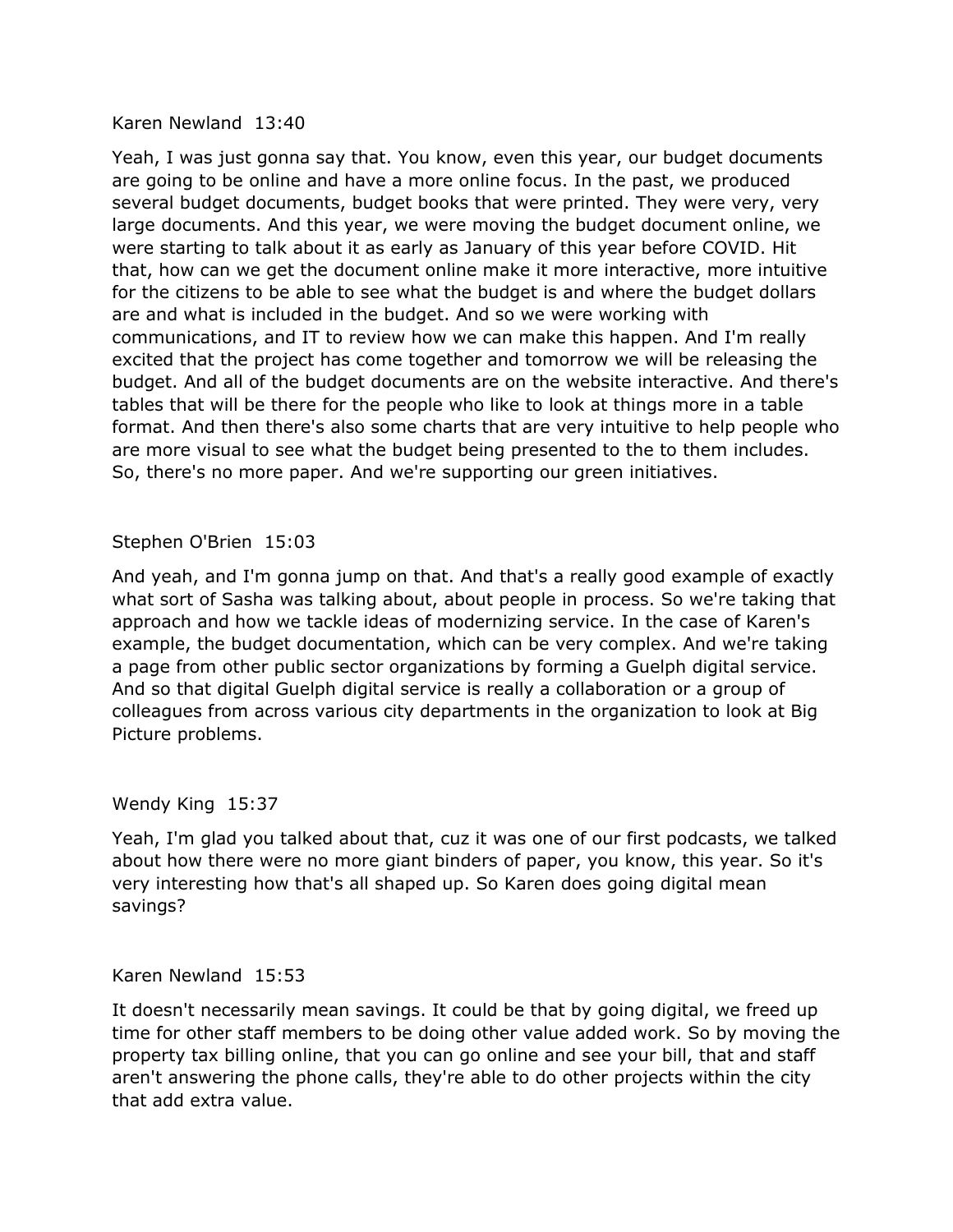Wendy King 16:19

So if I'm hearing you all correctly, it's basically not a want to list it's a have to list really.

Guests 16:26

Yeah, yes. Yeah.

Wendy King 16:29

And also do it now. Like it's not something that we can maybe put off again, like we're, you need to do it pretty soon.

Karen Newland 16:37

Yeah, these are all things that we really need to be tackling. And the city is growing. And so the demands on our customer services increasing. So from us finding efficiencies internally, through leveraging technology and customer service, we're able to serve more customers with lower staff investment.

Wendy King 16:59

Do you actually have timelines for all of this? or most of this?

Sasha Einwechter 17:05

Yeah, I would say we have, you know, starting off with the budget that is presented, we do kind of have some timelines. Now some of those have been affected by other priorities, with COVID hitting us, but I think we do have a general timeline in place. Stephen did you want to add?

Stephen O'Brien 17:23

Yeah, the one thing I would add to that is that, you know, I mentioned that Guelph Digital Service. So they're going to be looking at those, those the breadth of digital tools and upgrades that can be available to benefit, you know, the entire city and the residents and citizens of Guelph. And so some of those are things that are that are really important, you know, Single Sign On, on the city's website, you go to a